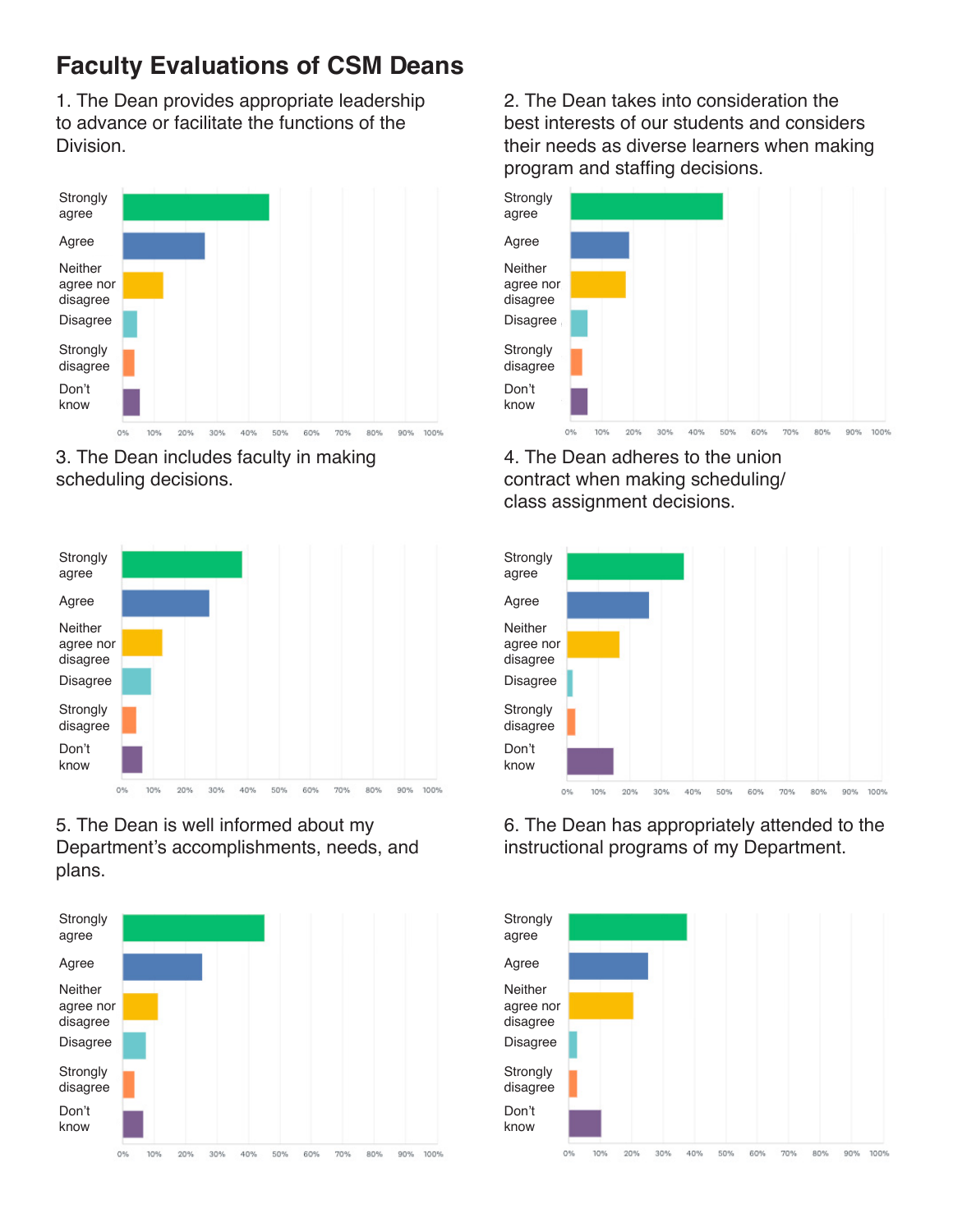7. The Dean keeps the faculty and staff of the Division fully informed on all important matters relating to the Division.



9. The Division meetings are useful and informative.



11. The Dean makes decisions collaboratively with faculty members whenever possible.



8. The frequency of Division meetings is adequate.



10. The Dean seeks faculty input before making major decisions.



12. The Dean is willing to explain thoroughly the reasons for decisions.

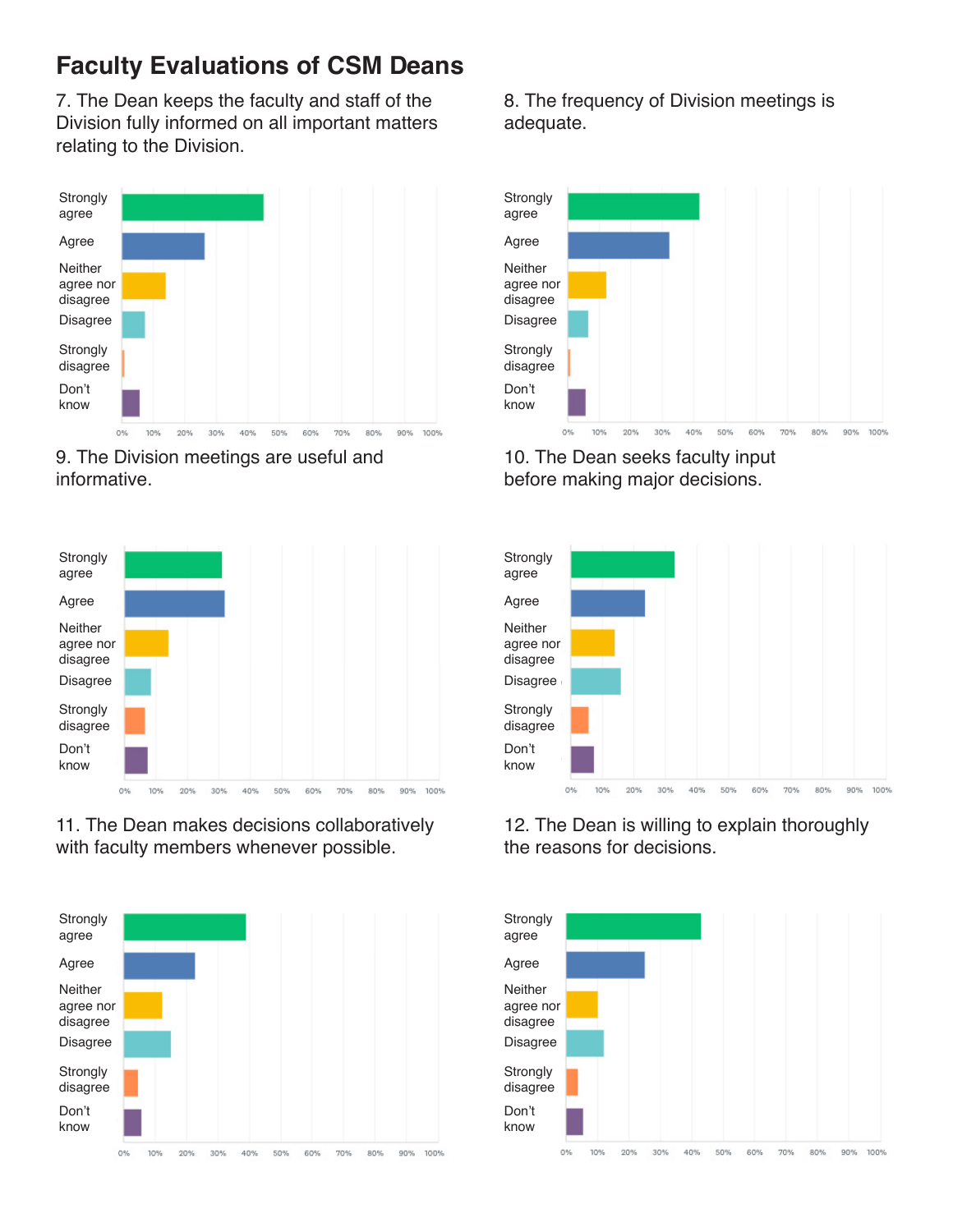13. The Dean incorporates faculty feedback to make improvements.



15. The Dean relates well to employees, is open to suggestions, communicates openly with faculty, and respects the rights and dignity of others.



17. The Dean is... 18. The Dean is...



14. The Dean actively promotes fairness, equity, and diversity at the College and in the Division.



16. The Dean is accessible to faculty (e.g., responds to e-mails and phone calls in a timely manner) and is available when needed.